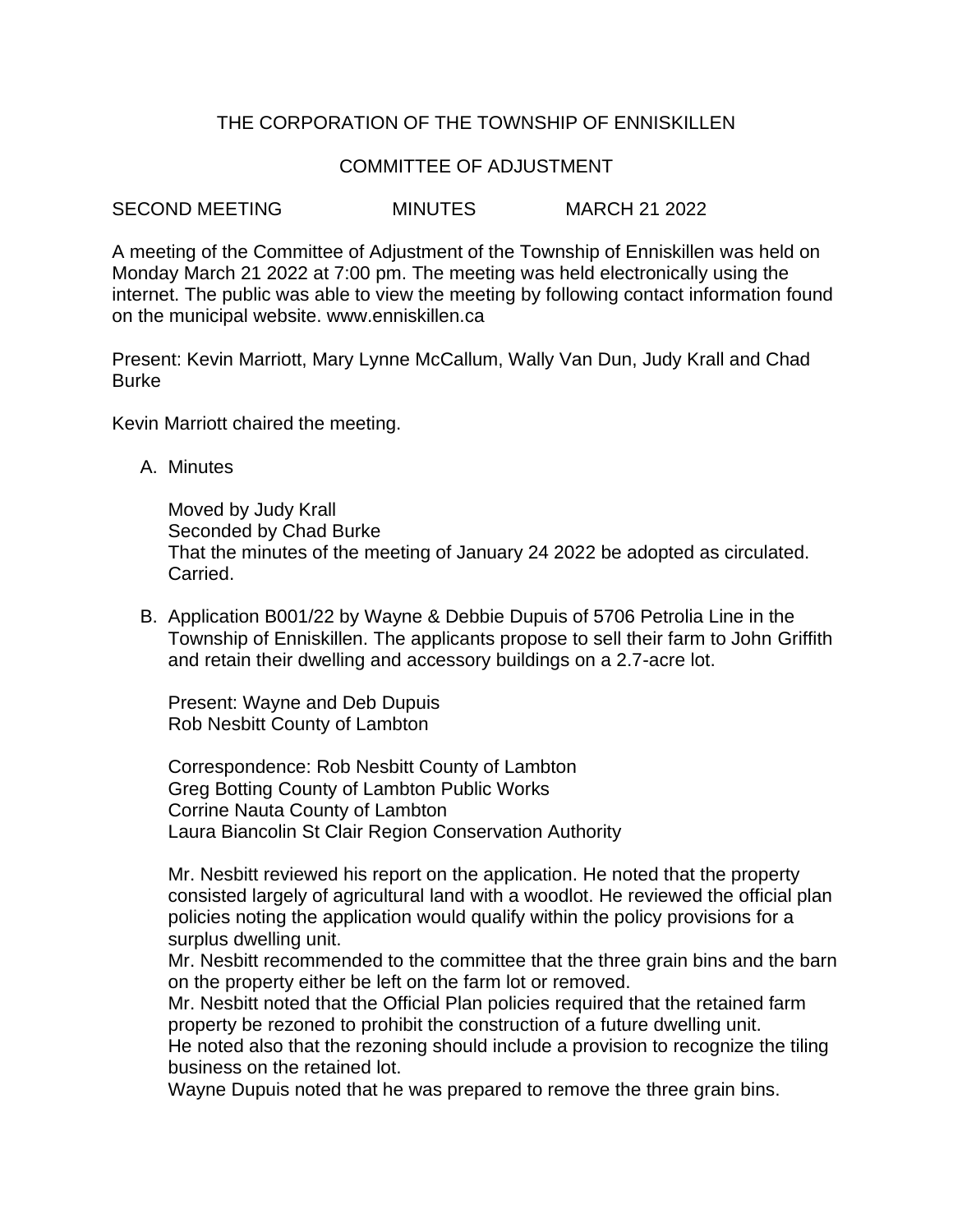The Secretary noted that the Public Works department of the County of Lambton requested that a road widening of 7 feet be transferred to the County of Lambton. The Building Department requested that the septic system be drawn onto the survey for the proposed residential lot and be submitted to the department. The St Clair Region Conservation Authority had no objection to the application. A letter had been received from the MacDougall family who noted they had no objection to the severance.

Moved by Mary Lynne McCallum Seconded by Judy Krall That application B001/22 be approved subject to conditions. Carried.

Conditions:

- 1. That a copy of the deed and survey in a form suitable for registration be deposited with the Secretary Treasurer.
- 2. That a fee of \$250.00 be paid to the Township of Enniskillen by cash or certified cheque.
- 3. That all conditions are to be fulfilled within two years of the notice of decision of this consent. The certificate of consent required by Section 53(42) of the Planning Act must be obtained within two years after the notice of decision of this consent.
- 4. That a parks dedication fee of \$1,000 be paid to the Township of Enniskillen.
- 5. That the Township Engineer review existing drainage reports and where required prepare amended schedules to reflect the new property drainage areas. That the applicants pay the cost of the work and agree to the revised schedules.
- 6. That the applicant submits and have approved a rezoning of the retained farm property to prohibit the construction of a dwelling unit, and recognize the existing tiling business and associated buildings on the severed lot.
- 7. That the three grain storage bins be removed from the severed lot.
- 8. That the septic system location be included on the survey and a copy provided to the building department.
- 9. That the applicant obtain permission from the County of Lambton and install a new access to the farm property.

## EFFECT OF WRITTEN AND ORAL SUBMISSIONS:

Submissions were made by the applicant, County Planning and Development Services and Building Department which helped the Committee make an informed decision with appropriate conditions of approval.

#### REASONS:

The severance complies with the Township Official Plan permitting the separation of a surplus dwelling unit from a farm.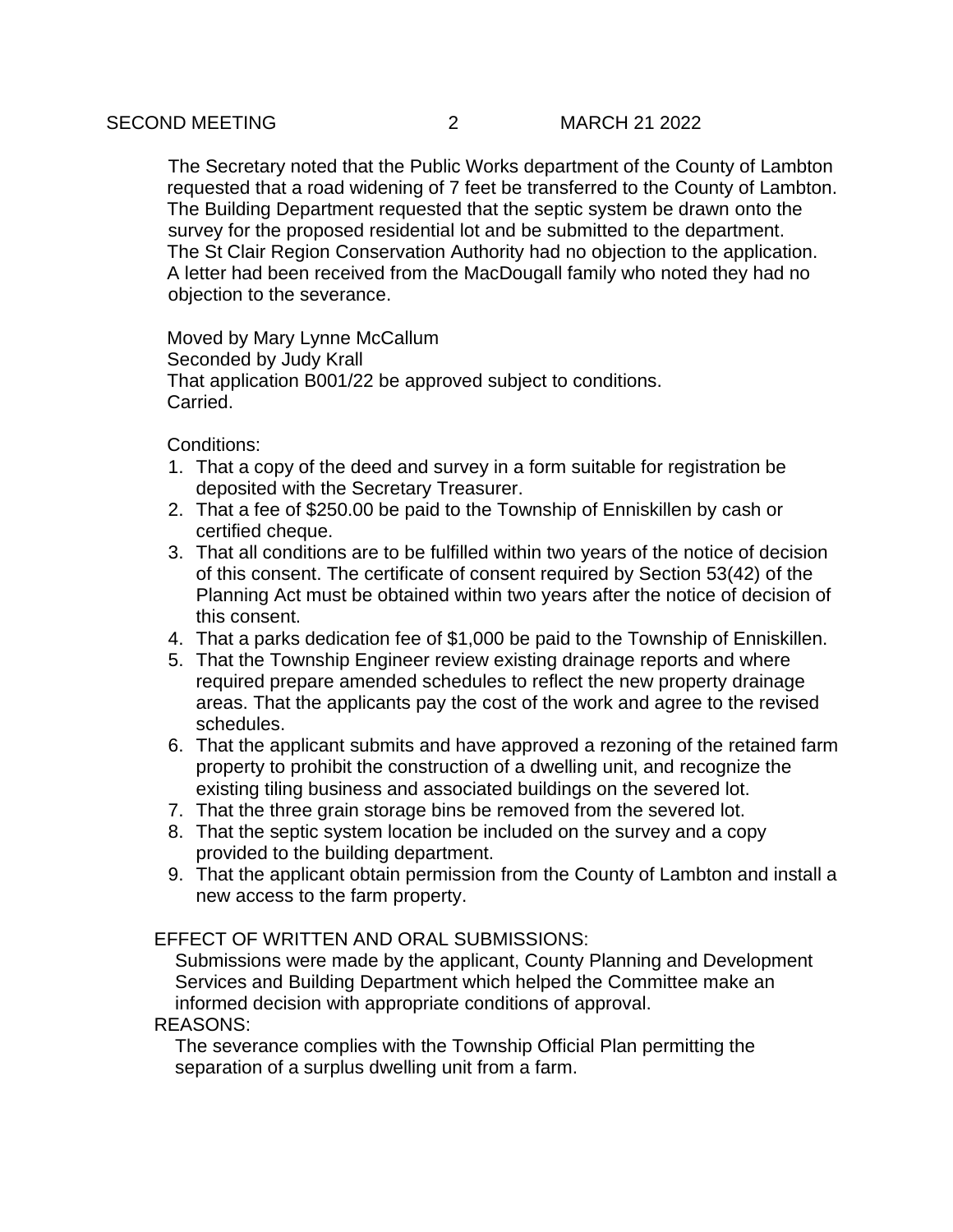Moved by Judy Krall Seconded by Wally Van Dun That Committee of Adjustment move into Council. Carried.

Moved by Wally Van Dun Seconded by Judy Krall That the Council move into Committee of Adjustment. Carried.

C. Application A002/22 (8:00 pm) by Francis & Lorie Haight the owner of 3935 Tile Yard Road in the Township of Enniskillen. The applicants propose to create a building envelope for the construction of a new single family dwelling unit outside of the regulated area of the conservation authority. The applicant requests minor variance to Bylaw 58 of 2015 **Schedule A** to reduce the front yard set-back from 20 meters to 13 meters.

Present: Wayne and Lorie Haight Rob Nesbitt County of Lambton

Correspondence: Rob Nesbitt County of Lambton Corrine Nauta County of Lambton Laura Biancolin St Clair Region Conservation Authority

Mr. Nesbitt reviewed his planning report regarding the proposed minor variance for 3935 Tile Yard Road.

He noted that a severance had been granted to create a residential lot which required that the applicant obtain a geo technical report to confirm that a dwelling could be built on the proposed lot.

The applicants had engaged a surveyor to determine the top of bank of Durham Creek. The applicants had proposed a building envelope be created outside of the 6-meter setback from the top of bank. The applicants had submitted the minor variance application to reduce the front yard setback from 20 meters to 13 meters to create sufficient area to construct a dwelling.

Mr. Nesbitt noted that the correspondence from the Conservation Authority had no objection to the proposed minor variance.

Mr. Nesbitt noted in discussion that the application met the tests for a minor variance. He noted that the application could be approved subject to conditions.

Mr. Haight noted that the Planner had covered everything associated with the application.